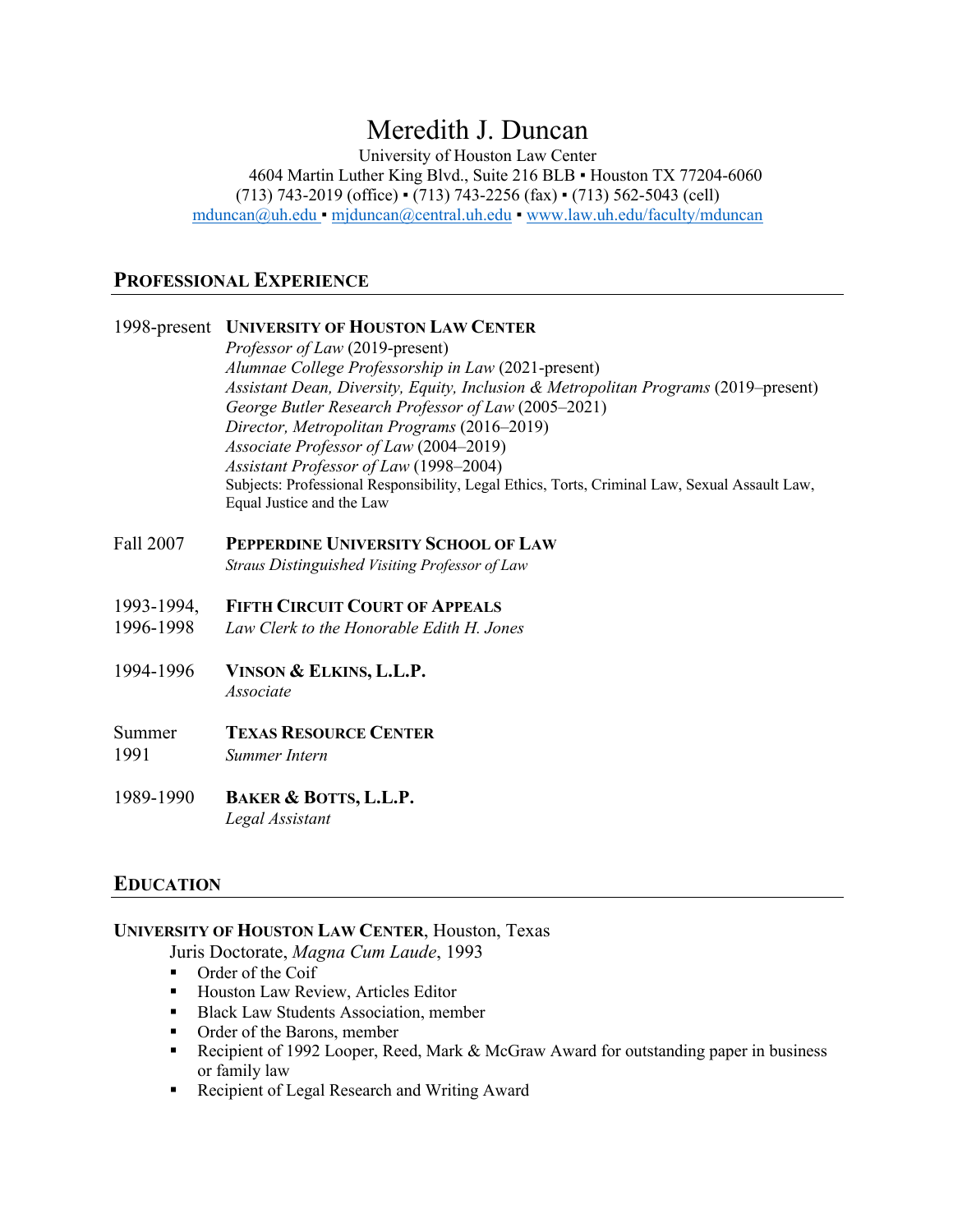**NORTHWESTERN UNIVERSITY**, Evanston, Illinois Bachelor of Arts, Political Science, 1988

## **PUBLICATIONS**

#### **Books**

ADVANCED TORTS: A LAWYER'S PERSPECTIVE, A CONTEXT AND PRACTICE CASEBOOK (2d edition 2020) (invited as co-author with Alex Long as part of Carolina Academic Press's Context and Practices Series) (including teachers' manual).

TORT LAW: A CONTEMPORARY APPROACH (3d ed. 2018) (co-authored with Ron Turner and Rory Bahadur as part of West Academic Publishing's Interactive Casebook Series) (including teacher's manual, PowerPoint slides, and other teaching materials).

ADVANCED TORTS: A LAWYER'S PERSPECTIVE, A CONTEXT AND PRACTICE CASEBOOK (2013) (invited as co-author with Alex Long as part of Carolina Academic Press's Context and Practices Series) (including teachers' manual).

TORT LAW: A CONTEMPORARY APPROACH (2d ed. 2012) (co-authored with Ronald Turner as part of West's Interactive Casebook Series) (including teachers' manual, PowerPoint slides, and other teaching materials).

TORT LAW: A CONTEMPORARY APPROACH (2010) (with Ronald Turner as part of Thomas-West's Interactive Casebook Series) (including teacher's manual and other teaching materials).

## **Articles**

*"Lucky" Adnan Syed: Comprehensive Changes to Improve Criminal Defense Lawyering and Better Protect Criminal Defendants' Sixth Amendment Rights*, 82 BROOK. L. REV. 1651 (2017).

*Sex Crimes and Sexual Miscues: The Need for a Clearer Line Between Forcible Rape and Nonconsensual Sex*, 42 WAKE FOREST L. REV. 1087 (2007).

*Criminal Malpractice: A Lawyer's Holiday*, 37 GA. L. REV. 1251 (2003).

*The (So-Called) Liability of Criminal Defense Attorneys: A System in Need of Reform*, 2002 BYU L. REV. 1 (2002).

*Legal Malpractice By Any Other Name: Why a Breach of Fiduciary Duty Claim Does Not Smell as Sweet*, 34 WAKE FOREST L. REV. 1137 (1999).

*Battered Women Who Kill Their Abusers and a New Texas Law*, 29 HOUS. L. REV. 963 (1992).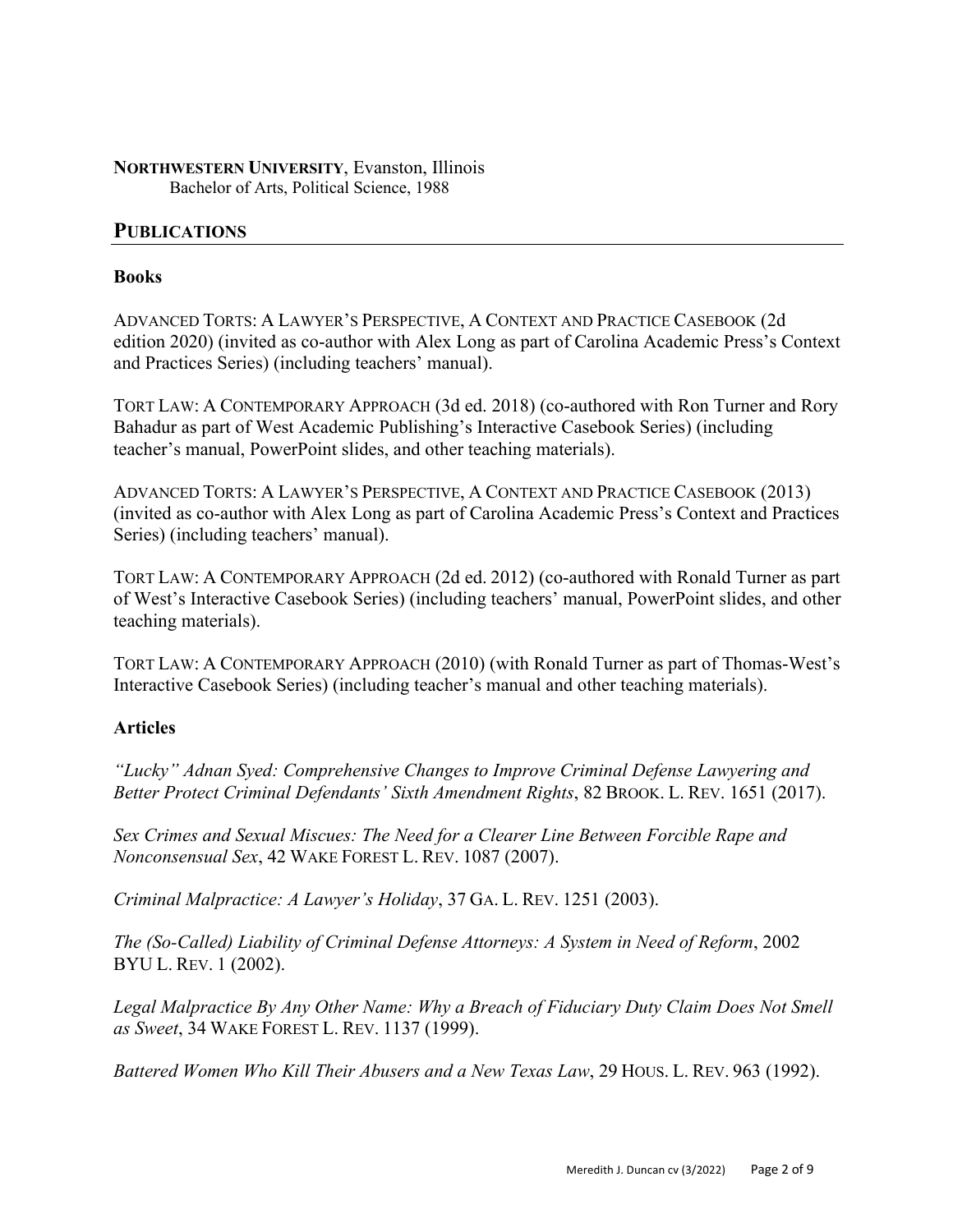### **Shorter Works**

*Teaching Deliberately – From Course Design to the Classroom and Beyond*, THE LAW TEACHER 20 (Spring 2014).

Lafler *and* Frye: Strickland *Revitalized*?, 25 FED. SENT'G REP. 144 (Dec 2012) (solicited).

*Personal Tort Law*, 63 SMU L. REV. 717 (2010) (solicited).

*Appendix: Ethics Opinion for Autobiography of an Execution*, DAVID R. DOW, AUTOBIOGRAPHY OF AN EXECUTION (2010) (invited).

Op-Ed*, Race Still Has Role to Play in a Post-Racial America*, HOUS. CHRON. (2010).

*Personal Torts*, 63 SMU L. REV. 1365 (2009) (solicited).

"*Bates v. State Bar of Arizona*," ENCYCLOPEDIA OF THE SUPREME COURT OF THE UNITED STATES (2008) (solicited).

*In-House Counsel's Ethical Obligations When Supervising Non-Lawyer Assistants*, 87 CORPORATE PRACTICE SERIES 99 (2007) (solicited).

#### **Works-in-Progress**

*Digital Ecosystem of Accountability and Digitized Open-File Criminal Discovery* (forthcoming 59 AM. CRIM. L. REV. Fall 2021).

# **HONORS**

- § University of Houston ("UH") Distinguished Leadership in Teaching Excellence (2018), awarded to previous UH Teaching Excellence Award recipient who has made sustained and significant contributions to education for more than 10 years
- University of Houston Law Center ("UHLC") Ethel Baker Award recipient (2018), awarded to faculty member who has promoted the Law Center's involvement with the community
- UHLC Commencement "Hooder" selected by graduating classes of 2017, 2016, 2014, 2013, and 2003
- Outstanding Professor of the Year Award Recipient, UHLC Student Bar Association (2021-2022; 2019-2020; 2014-2015; 2001-2002)
- One of 26 subjects featured in MICHAEL HUNTER SCHWARTZ, GERALD H. HESS, AND SOPHIE M. SPARROW, WHAT THE BEST LAW TEACHERS DO, Harvard University Press (2013)
- Professor of the Year, UHLC's Order of the Barons, the student-run scholastic honor society (2007-2008)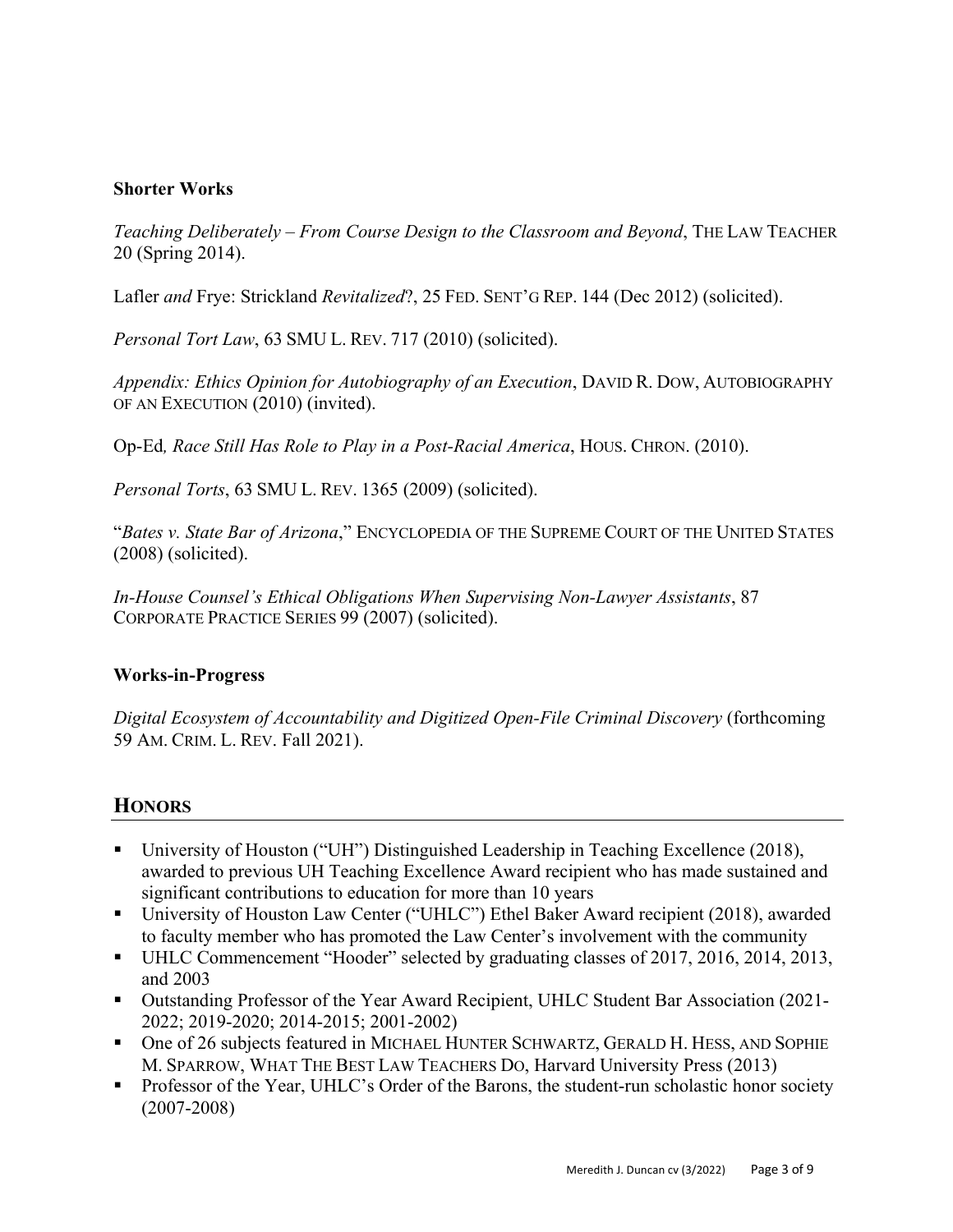- UH Teaching Excellence Award Recipient (2004-2005)
- UH New Faculty Research Grant Recipient (2000)
- Faculty of the Year Award Recipient, UHLC's Black Law Students Association (2000)

# **LAW AND LEGAL ETHICS-RELATED PRESENTATIONS**

Alley in Context for *Crimes of the Heart* (Alley Theatre), Houston, TX (April 20, 2019).

*Women in Leadership,* panel member, Gallagher Women in Leadership Brunch, Houston, TX (March 2019).

*Attorney-Client Privilege: Lessons Learned from President Trump and Michael Cohen,* State Bar of Texas, Texas Minority Counsel Program, Houston, TX (October 2018).

*Mastering the Craft of Teaching,* University of Houston Office of Faculty Engagement and Development, Houston, TX (October 2018) (podcast located at https://soundcloud.com/user-520266191-607573172/master-craft-of-teaching-october).

*Teaching Deliberately to Millennials*, AALS Annual Meeting, San Diego, CA (January 2018).

*What Will Your Legacy Be?*, Keynote Speech, UHLC's Black Law Students Association Scholarship Banquet (October 2016).

*Developing a Robust Discipline of Qualified Diverse Candidates*, Haynes & Boone LLP Fifth Biennial Diversity Retreat, Houston, TX (June 2016).

*Taking the Leap to an Alternative Legal Career*, panel member, ABA Environmental, Mass Torts, and Products Liability Litigation Committees' Joint CLE Seminar, Park City, UT (January 2016).

*Mastering Law School Exams*, panelist, Rocky Mountain Black Law Students' Association Academic and Career Development Retreat, Houston, TX (October 2015).

*Teaching Deliberately*, Institute for Law Teaching and Learning Conference, Spokane, WA (June 2015).

*The Magna Carta*, a production by the American Inns of Court, performer, national awardwinning presentation (2015).

*In-House Counsel, Multijurisdictional Practice, and Related Topics in Legal Ethics*, King & Spaulding Women's Affinity Group CLE, Houston, TX (November 2014).

*Ethics in Advocacy: Where Rules Meet Reality (Lessons from An Interview, a Play)*, CLE, Houston, TX (November 2014).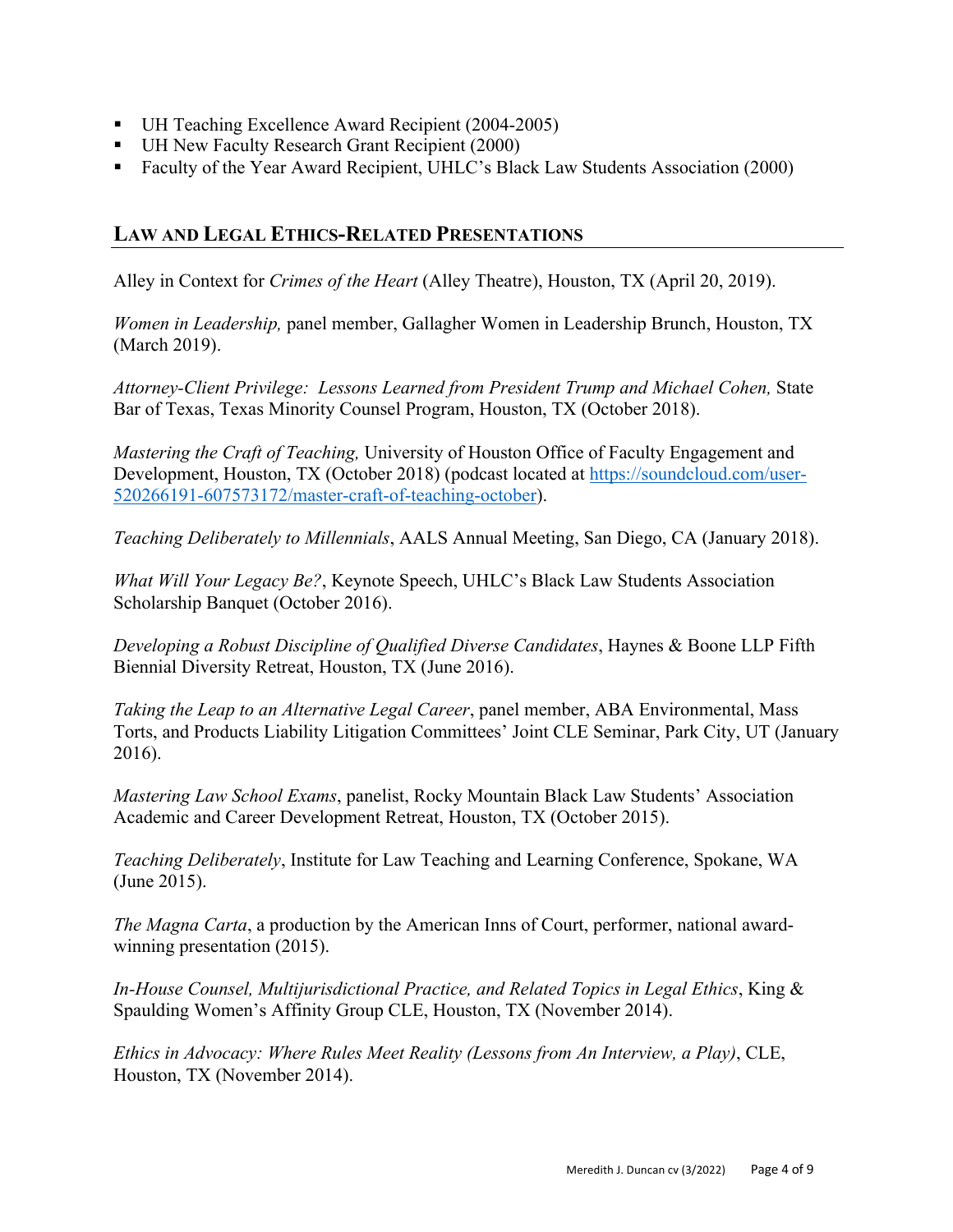*BA to JD Pipeline Program: Making Connections – A Changing World, A Changing Legal Profession*, Society of American Law Teachers, Houston, TX (October 2014).

*Teaching Deliberately: From Course Design to the Classroom and Beyond*, Best Law Teachers Conference, Chicago, IL (June 2014).

*Preventing Injustice? The Michael Morton Act's Aggressive Criminal Discovery Requirements*, Fordham Law School's Ethics Schmooze, New York City (June 2014).

*Designing 1L Courses and Classes to Maximize Student Engagement and Learning*, AALS Workshop for New Teachers, Washington, DC (June 2014).

*Letters of Recommendation*, Christian Legal Association, Houston Chapter (March 2014).

*Ethical Issues Faced by Environmental Law Practitioners*, Houston Bar Association Environmental Law Section, Houston, TX (March 2014).

*Overview of Roles: The Structure of the Legal Academy, Responsibilities and Skills*, panelist, Southeast/Southwest People of Color Conference, Houston, TX (February 2014).

*Using Pecha Kucha Effectively in the Classroom,* Southeastern Association of American Law Schools Conference, West Palm Beach, FL (August 2013).

*Teaching Professional Responsibility to Tech-Distracted Students*, Southeastern Association of American Law Schools Conference, Amelia Island, FL (July 2012).

*Teaching Innovations Used in Second/Third Year Courses*, panel moderator, Southeastern Association of American Law Schools Conference, West Palm Beach, FL (August 2010).

*Gray Rape and Mediation*, Mid-Atlantic People of Color Legal Scholarship Conference, Charlottesville, VA (January 2010).

*Labor and Employment Law Ethics*, ABA Labor and Employment Law Section, Houston, TX (August 2008).

*Responsibility of Supervisory Lawyers and Internal Law Firm Ethics*: *Current Events in Big Law Firm Ethics*, Baker Botts LLP Partners' Retreat, Austin, TX (April 2008).

*The Need for Clearer Lines Between Forcible Rape and Nonconsensual Sex*, Mid-Atlantic People of Color Legal Scholarship Conference, Richmond, VA (January 2007).

*Law and Ethics in the Classroom*, University of Houston New Faculty Orientation, Houston, TX (August 2004).

*Current Events in Legal Ethics: 2003-04 in Review*, Baker Botts LLP Partners' Retreat, Austin, TX (April 2004).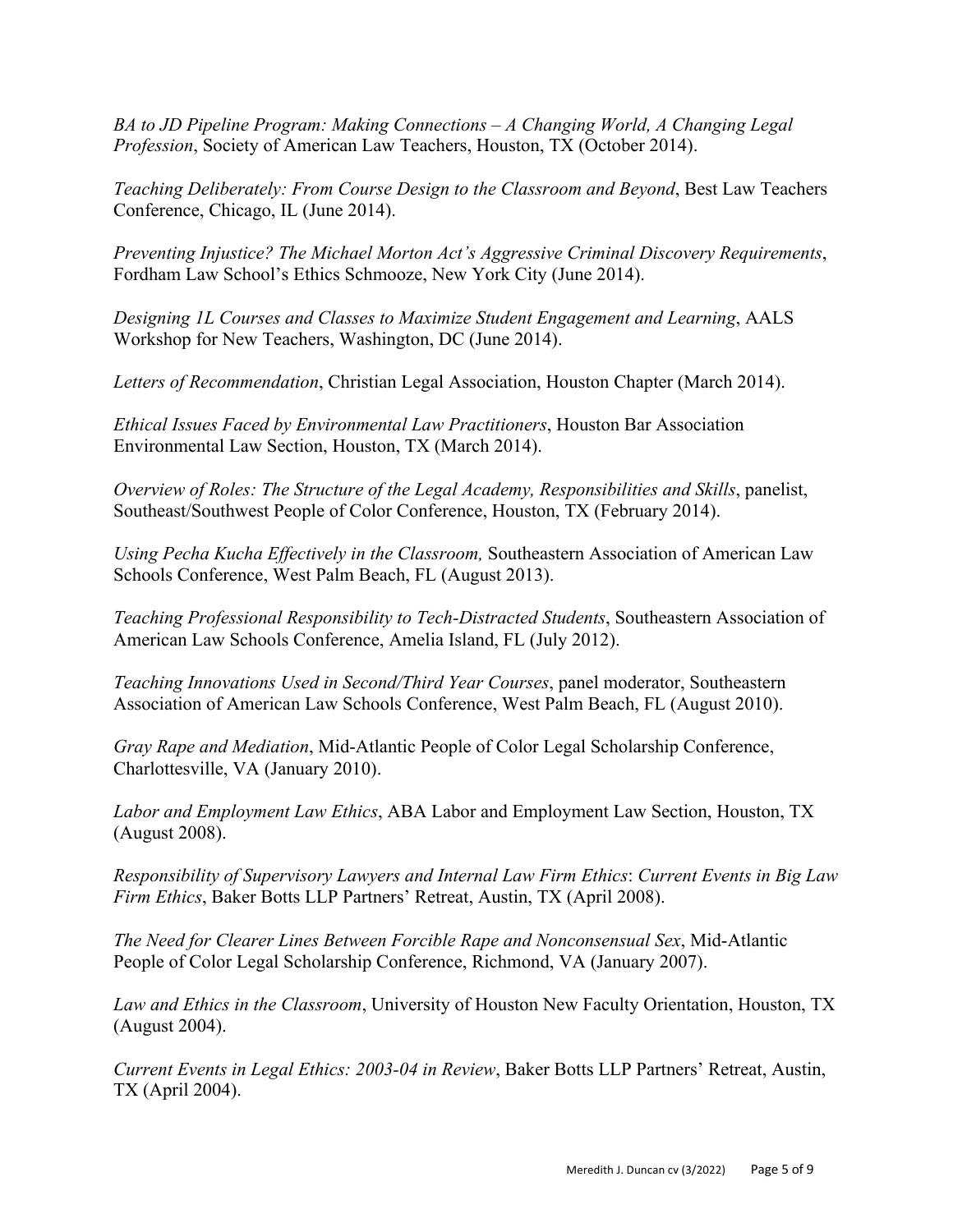*Ethical Responsibilities of Lawyers in Exercising Jurisdiction Over Privately Conducted Investigations,* The Learning Center for Private Investigation, Civil and Criminal Investigation Course, Houston, TX (April 2002).

*The Ethical Implications of the New Sarbanes-Oxley Legislation*, *Big Law Firm Conflicts of Interest*, Baker Botts LLP Partners' Retreat, Austin, TX (April 2003).

*Non-Medical Applications of Genomics in the Criminal Law*, National Human Genome Research Institute, National Institutes of Health, Bethesda, MD (July 2002).

*An Ethical Analysis of Incompetent Criminal Defense Counsel and the Unjust Impact on Clients*, NAACP National Convention, Eighteenth Annual Lawyers CLE Seminar, Houston, TX (July 2002).

*The Non-Liability of Criminal Defense Attorneys: A Three Level Analysis*, Southeastern Conference of the American Association of Law Schools, Hilton Head Island, SC (July 2001).

*The Federal Sentencing Guidelines and Relevant Conduct: Sentencing Criminal Defendants for Criminal Conduct Not Proven Beyond a Reasonable Doubt*, Young Scholars' Workshop, Pepperdine University School of Law, Malibu, CA (October 1999).

#### **Presentations for Law and Pre-Law Students**

- *Tort Law*, Barbri Law Preview, Houston, TX, and Washington DC (July and August 2019)
- *Etiquette in the Law Classroom and Within the Legal Profession*, UHLC Pre-Law Pipeline Program (May 2019)
- *Tort Law*, Barbri Law Preview, Austin, TX, Houston, TX, and Miami, FL (July and August 2018)
- *Etiquette in the Law Classroom and Within the Legal Profession, UHLC Pre-Law Pipeline* Program (May 2018)
- *Brief and Outlining Basics*, Black Law Students Association (September 2017)
- *Classroom Etiquette*, UHLC Pre-Law Pipeline Program (May 2017)
- *Outlining Workshop*, Black Law Students Association (September 2016)
- § *The Benefits of Outlining,* UHLC Mentee Students (September 2016)
- § *The Pipeline to Law School Orientation,* UHLC Pre-Law Pipeline Program (May 2016)
- *Pipeline to Law School,* UHLC Pre-Law Pipeline Program (June 2015)
- *Why Outline?*, Christian Law Students Association (October 2012)
- *Outlining 101*, Black Law Students Association (October 2010)
- *Law School 101*, Council on Legal Education Opportunity ("CLEO") Student Orientation (May 2009)
- *Succeeding in Law School,* New Student Orientation (August 2008)
- § *Top 10 Tips for Foreign L.L.M. Student Success,* Foreign L.L.M. Program (August 2006)
- *Creating an Outline*, Phi Alpha Delta (October 2005)
- *Exam Writing Workshop*, Black Law Students Association (November 2009)
- *Top 10 Tips for Success in Law School,* UHLC Orientation (August 2004)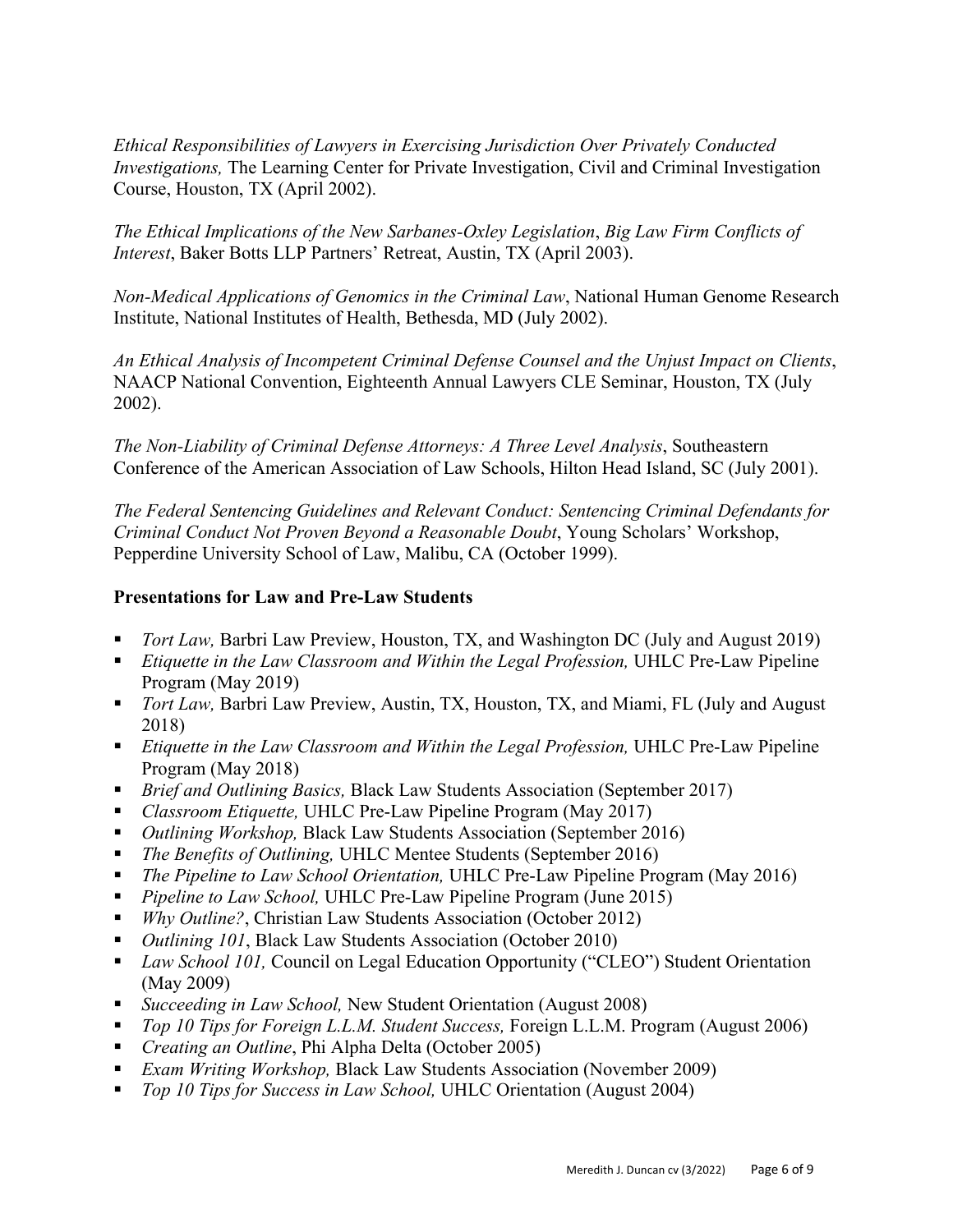- *Study Skills for 1Ls*, UHLC Orientation (August 2003)
- *Skills for New Law Students*, UHLC New Student Orientation (August 2002)
- *How to Succeed in Law School 101*, UHLC New Student Orientation (August 2002)
- *Exam Writing Seminar*, Black Law Students Association (November 2001)
- *Top 10 Tips for Success in Law School*, UHLC Student Orientation (August 2001)
- *Orientation for Incoming Part-Time Law Students, Orientation (August 2000)*
- *Torts Mock Class for 1Ls*, New Student Orientation (August 1999)
- *Welcome to Law School*, New Law Student Orientation (August 1998)

# **LAW-RELATED PROJECTS**

■ Guest Interviewee on *Briefcase: Attorney-Client Privilege* (Houston Public Media, June 5, 2019),

https://www.houstonpublicmedia.org/articles/shows/briefcase/2019/06/05/335845/briefcaseattorney-client-privilege/.

- Guest Interviewee on *Briefcase: Digitizing Discovery in Criminal Matters* (Houston Public Media, April 12, 2018), https://www.houstonpublicmedia.org/articles/shows/briefcase/2018/04/12/278809/briefcase-
- digitizing-discovery-in-criminal-matters/. ■ Authored content for and appeared in web-based video series 1L OF A RIDE, Video Modules,
- West Publications (2016)
- Created Torts Multiple-Choice Question Bank for West Academics' Casebook Plus Platform (2016)
- Created Online Formative Assessment Supplement for West Academic Publishing and Foundation Press Torts Casebooks (2016)
- Academic Contributor to BLACK's LAW DICTIONARY (10th edition) (2013)
- Conceived and organized *What's Race Got to Do With It? How Personal Identity Impacts an Attorney's Role*, CLE Program (1999)

# **SERVICE**

## **Law Center**

- UHLC Curriculum Committee, Chair (2020-present)
- Houston Law Review, faculty advisor (2021-present; 2003-2007)
- § UHLC Pre-Law Pipeline Program Committee, Chair and Faculty Advisor (2014-2019)
- Order of the Coif, University of Houston Chapter, Secretary (2015-present)
- UHLC Diversity, Inclusion, and Equality Committee, co-chair (2018-present)
- UHLC Judicial Clerkship Committee, co-chair (2014-2019)
- UHLC Mediation Hiring Committee (2013)
- BLSA Deanna Mack Scholarship Committee (2012-present)
- UHLC Black Law Students Association, faculty advisor (1999 to present)
- UHLC Christian Law Students' Association, faculty advisor (2001 to present)
- § UHLC First Generation Low-Income Professionals student organization (2019 to present)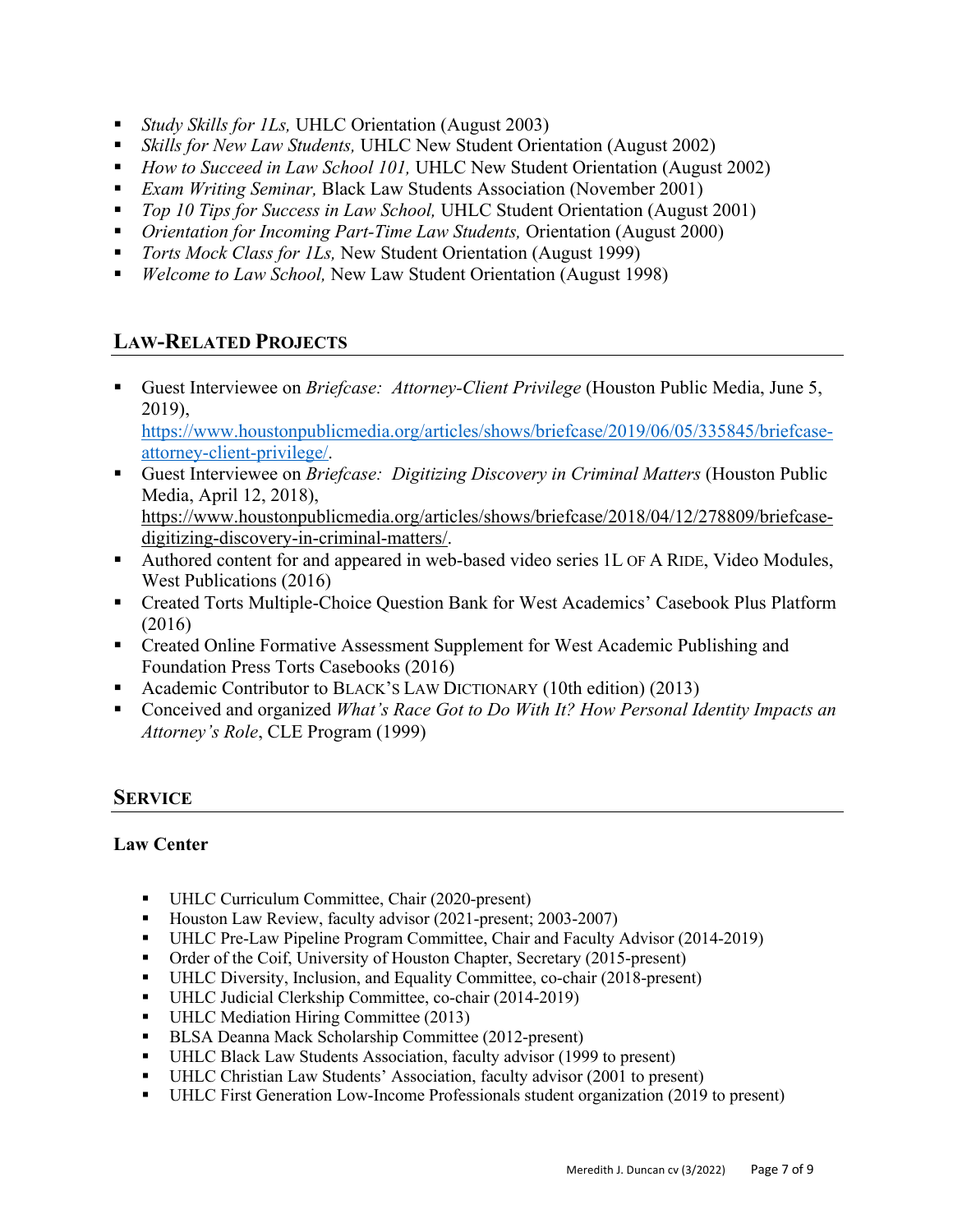- UHLC Faculty Mentor for incoming law students (1999 to present)
- UHLC Executive Committee (2010-2012)
- UHLC Law Student Assistance program, founding faculty member and advisor (2010-2012)
- § UHLC Faculty Appointments Committee (2009-2014)
- UHLC Honor Court, faculty member, elected by students (2008-2021)
- UHLC Legal Research and Writing Faculty Recruitment Committee (2007-2009)
- UHLC Faculty Appointments Committee (2005-2007)
- § UHLC Student Affairs Committee Chair (2004-2005)
- Criminal Justice Institute, University of Houston Law Center (2004-present)
- Houston Law Review, Secretary-Treasurer (2004-2007)
- § UHLC Executive Committee (2002-2004)
- UHLC Legal Research and Writing Committee (2002-2003)
- § UHLC Committee on Teaching (2001-2003)
- UHLC Committee on Faculty Development (2001-2003)
- UHLC Student Affairs Committee Chair (2001-2003)
- UHLC Disaster Recovery Team (2001)
- § UHLC Executive Committee (2000-2001)
- UHLC Public Interest Fellowship Selection Committee (2000)
- UHLC Faculty Appointments Committee (1999-2001)
- UHLC Fifth Circuit Host Committee (1999-2000)
- UHLC Student Awards Committee (1999-2000)

#### **University Service**

- § University of Houston ("UH") Strategic Planning Management Committee (2019-present)
- UH Racial Equity & Social Justice Committee (2020-present)
- § UH National Center for Research in Educator Diversity (NCRED), advisory board (2020-present)
- § UH ADVANCE Task Force (2019-present)
- UH Faculty Mentoring Panels (2019-present)
- UH Women of Color Coalition, member (2018-present)
- UH Cougar Chair Leadership Academy (2016-2017)
- UH Grievance Committee (2012-2014)
- § UH Title IX Grievance Committee and Sexual Harassment Board (2009-2011)
- UH Faculty Senator (2004-2009)

#### **Other Service**

- AALS Section on Teaching Methods (Chair-Elect, 2021-present; Secretary, 2019-2020; Treasurer, 2018-2019; member, 2011-present)
- Law Preview, Torts Lecturer (2018-2019)
- AALS Section on Balance in Legal Education, Executive Committee (2012-2019)
- AALS Section on Professional Responsibility, Executive Committee (2012-2019)
- AALS Section on Criminal Justice, Executive Committee (2009)
- Texas State Bar, Grievance Committee Member, District 5 (2011-2017)
- Phi Delta Alpha (international organization encouraging student leadership and success), faculty member (2002-present)

## **PROFESSIONAL AFFILIATIONS, AND MEMBERSHIPS**